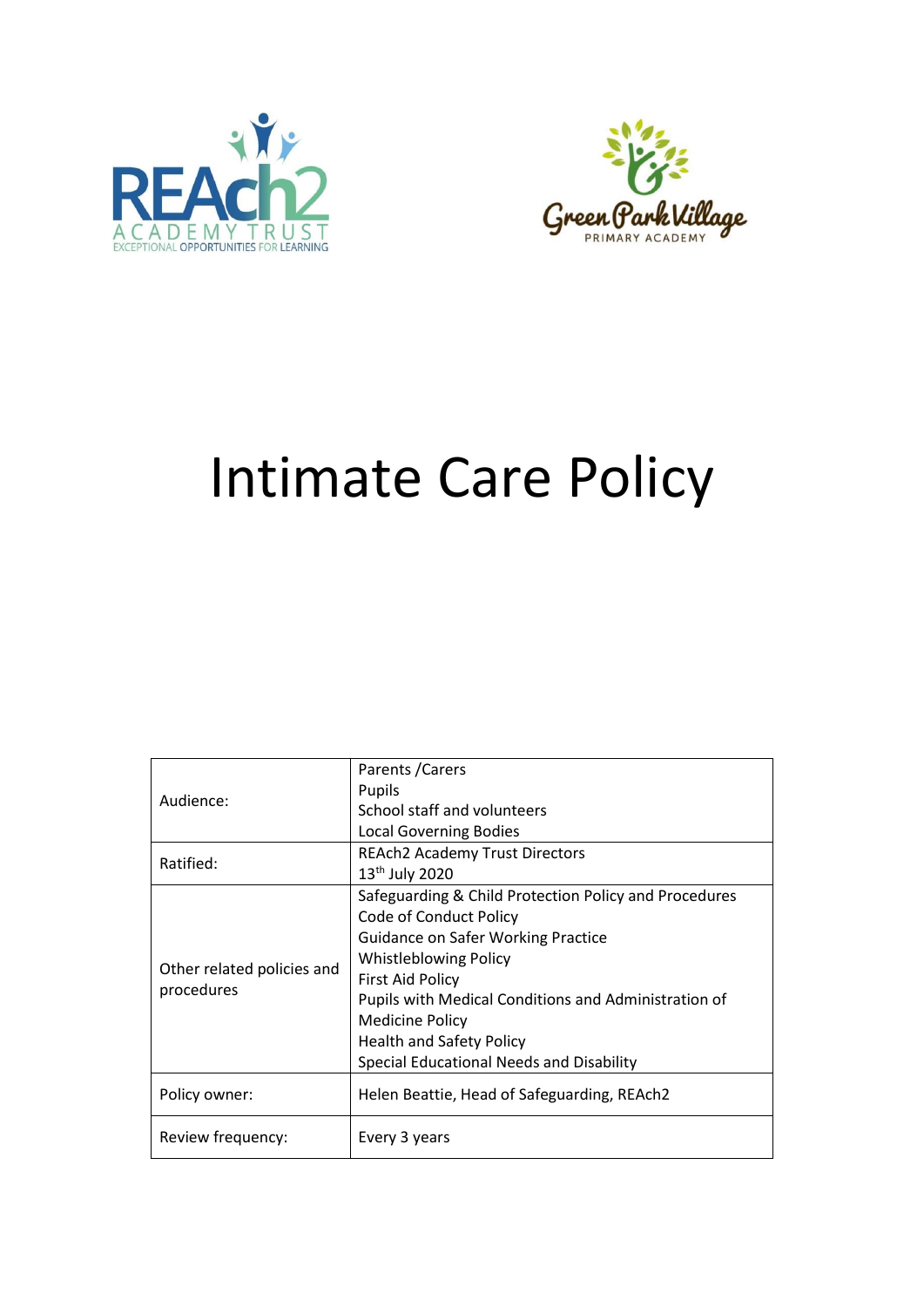

At REAch2, our actions and our intentions as school leaders are guided by our Touchstones.

| Integrity        | We recognise that we lead by example and if we want children to grow up to<br>behave appropriately and with integrity then we must model this behaviour            |
|------------------|--------------------------------------------------------------------------------------------------------------------------------------------------------------------|
| Responsibility   | We act judiciously with sensitivity and care. We don't make excuses, but mindfully<br>answer for actions and continually seek to make improvements                 |
| <b>Inclusion</b> | We acknowledge and celebrate that all people are different and can play a role in<br>the REAch2 family whatever their background or learning style                 |
| Enjoyment        | Providing learning that is relevant, motivating and engaging releases a child's<br>curiosity and fun, so that a task can be tackled and their goals achieved       |
| Inspiration      | Inspiration breathes life into our schools. Introducing children to influential<br>experiences of people and place, motivates them to live their lives to the full |
| Learning         | Children and adults will flourish in their learning and through learning discover a<br>future that is worth pursuing                                               |
| Leadership       | REAch2 aspires for high quality leadership by seeking out talent, developing<br>potential and spotting the possible in people as well as the actual                |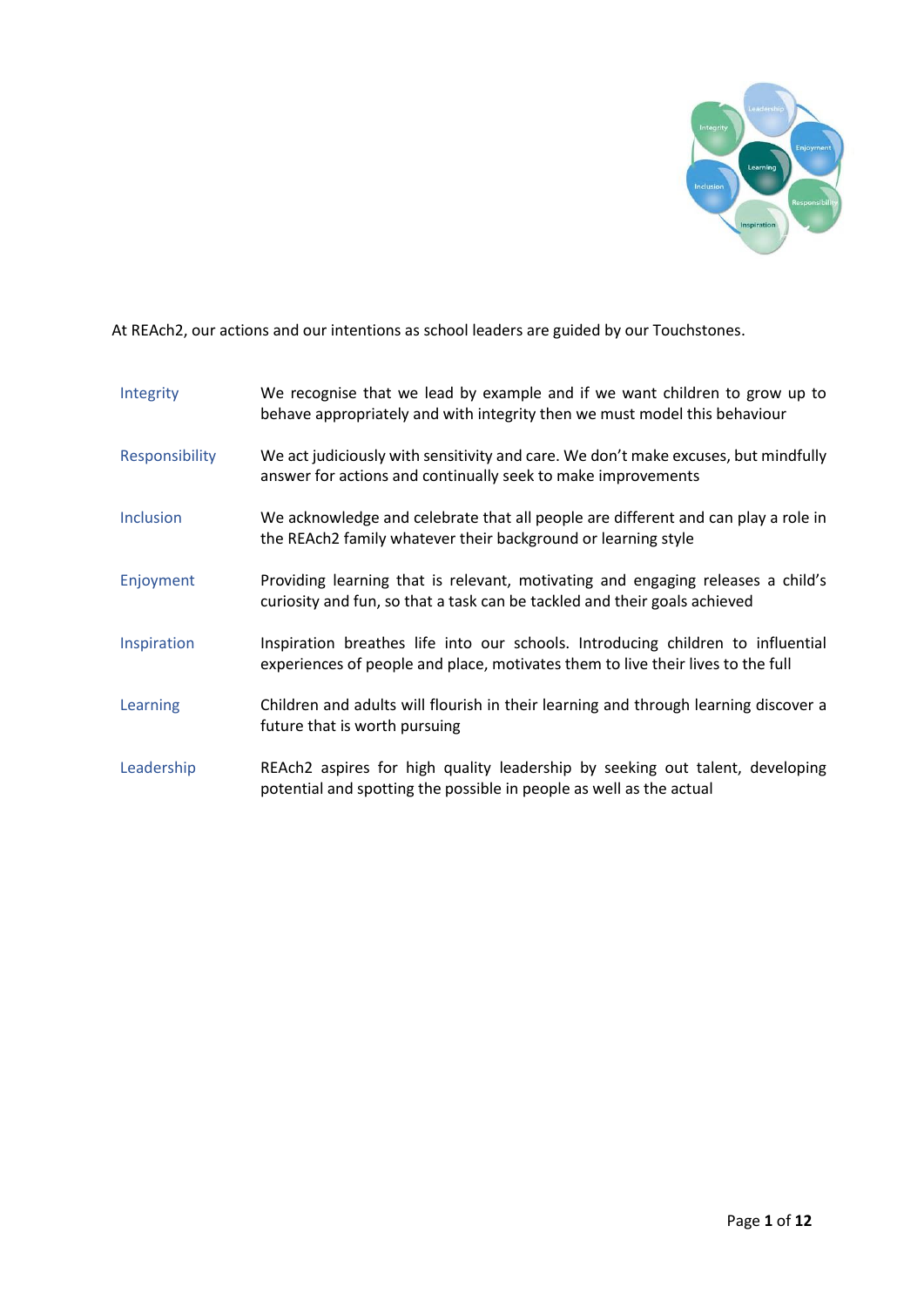## Contents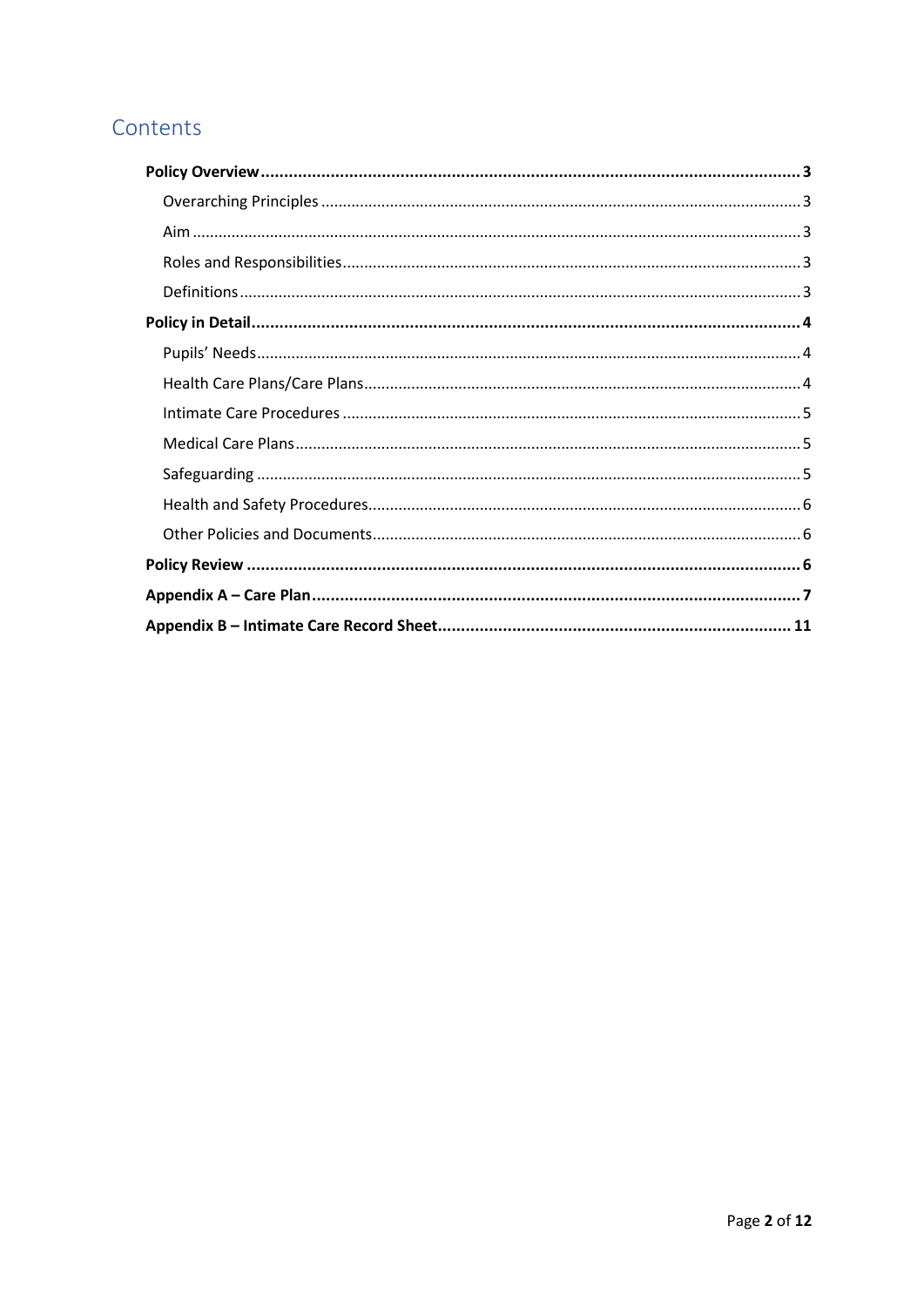## <span id="page-3-0"></span>Policy Overview

#### <span id="page-3-1"></span>**Overarching Principles**

At Green Park Village Primary Academy, we recognise that all children have different rates of development and differing needs during their time at school and some children may remain dependant on long-term support for personal care, while others progress slowly towards independence.

The stigma associated with the requirement of intimate care can cause stress and embarrassment to the children and families concerned, therefore the following principles must underpin all intimate care provided by staff at the school:

Every child has the right:

- to be safe
- to personal privacy
- to be valued as an individual
- to be treated with dignity and respect
- to be involved in, and consulted on, their own intimate care to the best of their abilities
- to express their views on their own intimate care and to have such views taken into account
- to have levels of intimate care that are appropriate and consistent

We are committed to ensuring that all pupils are able to access the whole curriculum and are able to be included in all aspects of school life. This policy has been produced to ensure that staff and pupils are appropriately safeguarded.

#### <span id="page-3-2"></span>**Aim**

- To ensure that pupils with continence difficulties are not discriminated against in line with the Equalities Act 2010
- To provide help and support to pupils in becoming fully independent in personal hygiene
- To treat continence issues sensitively so as to maintain the self-esteem of the child
- With parents in delivering a suitable care plan where necessary
- To ensure that staff dealing with continence issues work within guidelines that protect themselves and the pupils involved, in line with the Health and Safety (H&S) policy and guidelines, and the safeguarding policy

#### <span id="page-3-3"></span>**Roles and Responsibilities**

Parents have a responsibility to advise the school of any known intimate care needs relating to their child upon admission to school or as they are diagnosed.

#### <span id="page-3-4"></span>**Definitions**

Intimate care may be defined as any activity that is required to meet the personal needs of an individual child on a regular basis or during a one-off incident. Such activities include:

- Feeding
- Oral care
- Washing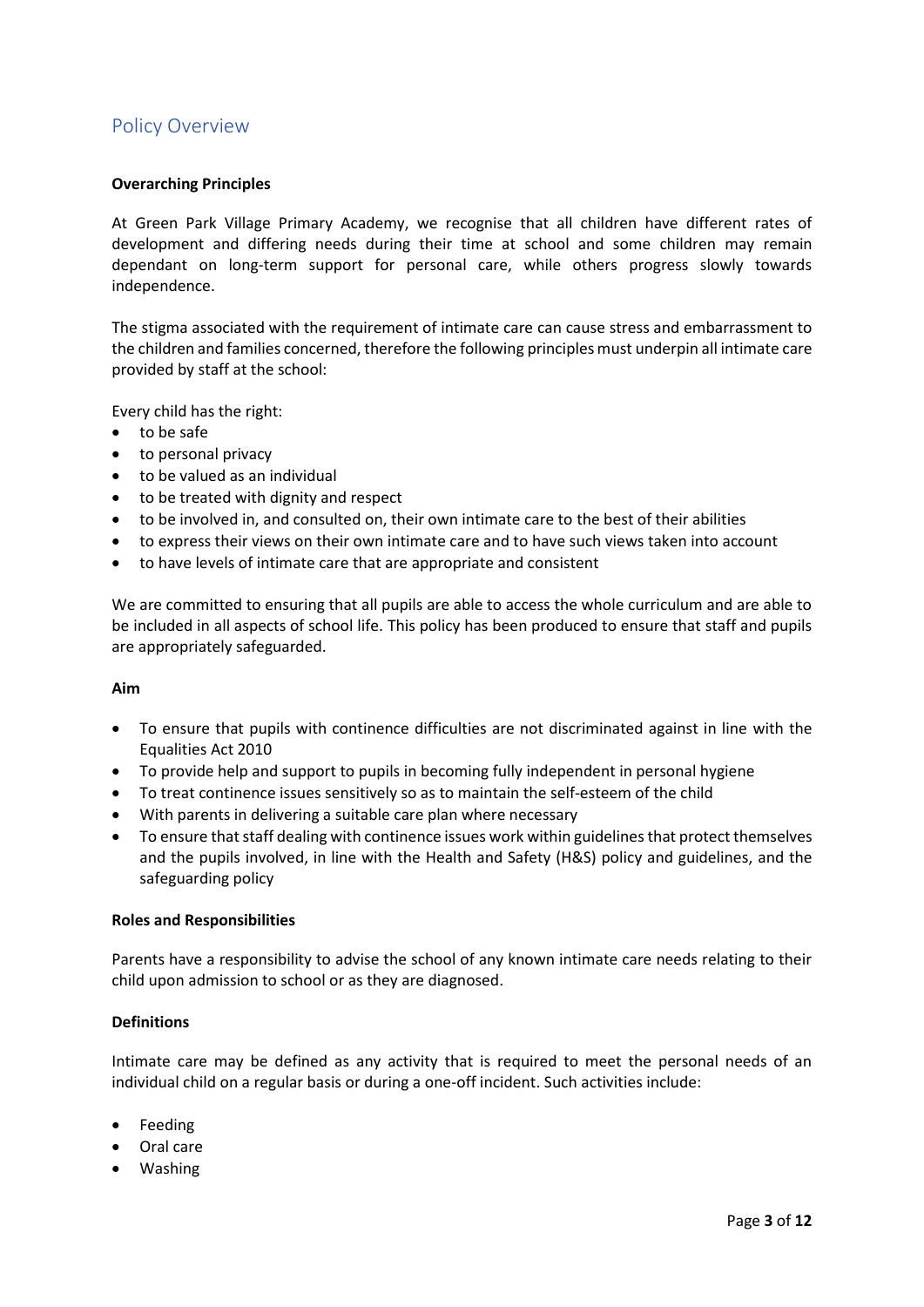- Carrying out a procedure to private parts of the body (such as catheter management)
- Continence care or menstrual management
- Changing clothes
- Toileting
- First aid and medical assistance
- The supervision of a child involved in intimate self-care

## <span id="page-4-0"></span>Policy in Detail

#### <span id="page-4-1"></span>**Pupils' Needs**

Staff work hard to build effective relationships with the parents and carers of the children at Green Park Village Primary Academy. Any particular needs that a child may have will be dealt with sensitively and appropriately, working with parents/carers to ensure that each child can access the curriculum. Any child who has personal care or continence needs will be attended to in a designated area within school which allows the child privacy but ensures staff assisting them are not isolated and within view and/or earshot of other staff (see risk assessment for details) Parents will be contacted in extreme cases where soiling is severe and/or linked to illness e.g. sickness and diarrhoea, or when a child refuses to let a member of staff help change their clothing and cannot manage this themselves.

Risk assessments are in place for staff to support all children with toileting and changing as required; this can be common requirement in the early years. Irregular accidents will be dealt with using the standard toileting and intimate care risk assessment and parents will be informed on collection by a staff member. Children with complex, long term or regular intimate care needs will have a health care plan/care plan in place. Staff must adapt their practice in relation to the needs of individual children taking into account developmental changes such as the onset of puberty and menstruation.

#### <span id="page-4-2"></span>**Health Care Plans/Care Plans**

This is a written document *(Appendix A)* that explains what will be done, when and by whom in order to meet a child's health and/or care needs. It will be written with input from the pupil (where possible), parents/carers, school staff and other professionals, such as a school nurse or physiotherapist. Ideally, this will take the form of a meeting. Any historical concerns that may impact upon the care required (such as past abuse) will be taken into account.

The plan will include:

- Where changing will take place
- What resources and equipment will be used (i.e. cleansing agents used, or cream to be applied) and clarification of who is responsible (parent or school) for the provision of the resources and equipment. Apparatus will be provided to assist with children who need special arrangements following assessment from a physiotherapist or occupational therapist as required
- How the product, if used, will be disposed of, or how wet or soiled clothes will be kept until they can be returned to the parent/carer
- What infection control measures are in place
- Training requirements for staff
- Arrangements for school trips and outings

If needed, we will agree appropriate terminology for intimate parts of the body and functions, and note this in the plan. The religious views, beliefs and cultural values of pupils and their families will be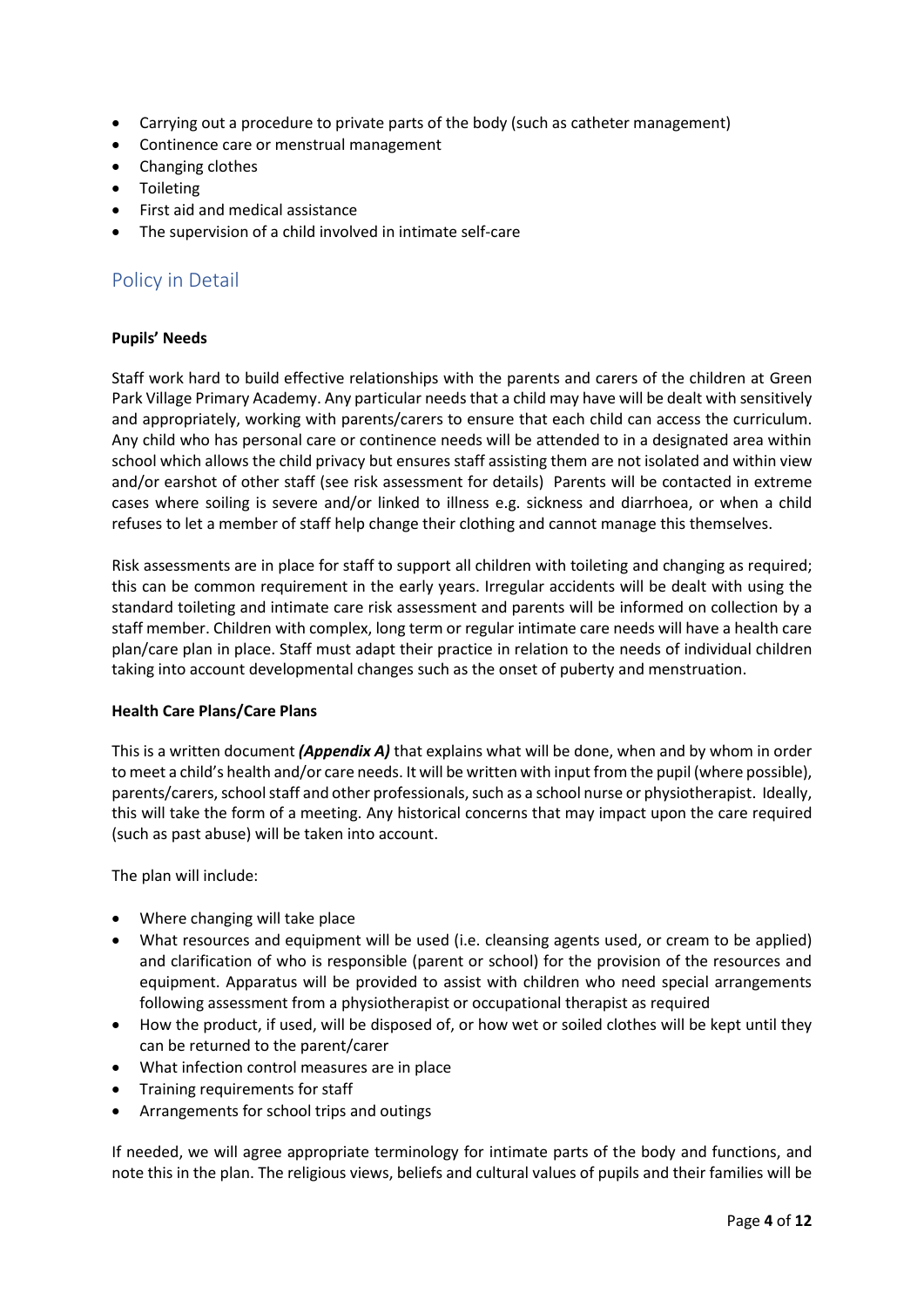taken into account. The child's right to privacy and modesty will be respected. The meeting will consider carefully who will support the pupil with intimate care and if this needs to be more than one person. As far as possible, each pupil will have a choice about who supports them. We will take into account safer working practice and make sure our processes are transparent. The plan will be reviewed as necessary, but at least annually.

#### <span id="page-5-0"></span>**Intimate Care Procedures**

All staff at the school will follow the agreed procedures below when attending to the care or continence needs of any pupil within the setting:

- Always explain or seek the permission of the pupil before starting an intimate care procedure, according to the pupil's age and level of understanding
- Where required, change the child's clothing as appropriate and as soon as possible
- Use appropriate cleaning products and adhere to health and safety procedures and risk assessment / care plan
- If a member of staff has any concerns about physical changes in a child's presentation, e.g. marks, bruises, soreness, etc, they must report these immediately to the Designated Safeguarding Lead
- Children with special educational needs have the same rights to safety and privacy when receiving intimate care; additional vulnerabilities that may arise from a physical disability or learning difficulty must be considered when planning for meeting a child's needs
- Inform parent / carer at the end of each day of the number of times intimate care has been provided and what care was provided on each occasions
- Contact a parent / carer where soiling is severe and / or linked to illness e.g. sickness and diarrhoea, or when a child refuses to let a member of staff help change their clothing and cannot do it alone
- Where the child is able to act independently, one adult should stand outside the designated area whilst the child is cleaning or changing and then make sure the toilet area is clean afterwards
- The child should have the highest possible levels of autonomy at all times, appropriate to their age and ability
- Staff will not isolate themselves when assisting with intimate care, and should always alert another member of staff to what they are doing and where they are going, ensuring someone has them in sight and/or earshot during the procedure

#### <span id="page-5-1"></span>**Medical Care Plans**

Pupils who have complex or long-term conditions might need help with medical procedures such as the administration of rectal medication, managing catheters or colostomy bags. These procedures will be discussed with parents / carers, the school nursing team and documented in the pupil's individual healthcare plan. They will only be carried out by staff who have been trained to do so. Staff will follow infection control guidelines and ensure that any medical items are disposed of correctly.

#### <span id="page-5-2"></span>**Safeguarding**

The normal process for providing intimate care should not give rise to any safeguarding concerns; however, staff behaviour should be open to scrutiny and, therefore, intimate care should be carried out in an open and transparent way. A staff member should never take a child off alone without informing another member of staff and they should always have someone close by (at least in earshot) whilst carrying out any intimate care procedure. This is to protect both the pupil and staff member supporting the child. The pupil's dignity should not be compromised at any point.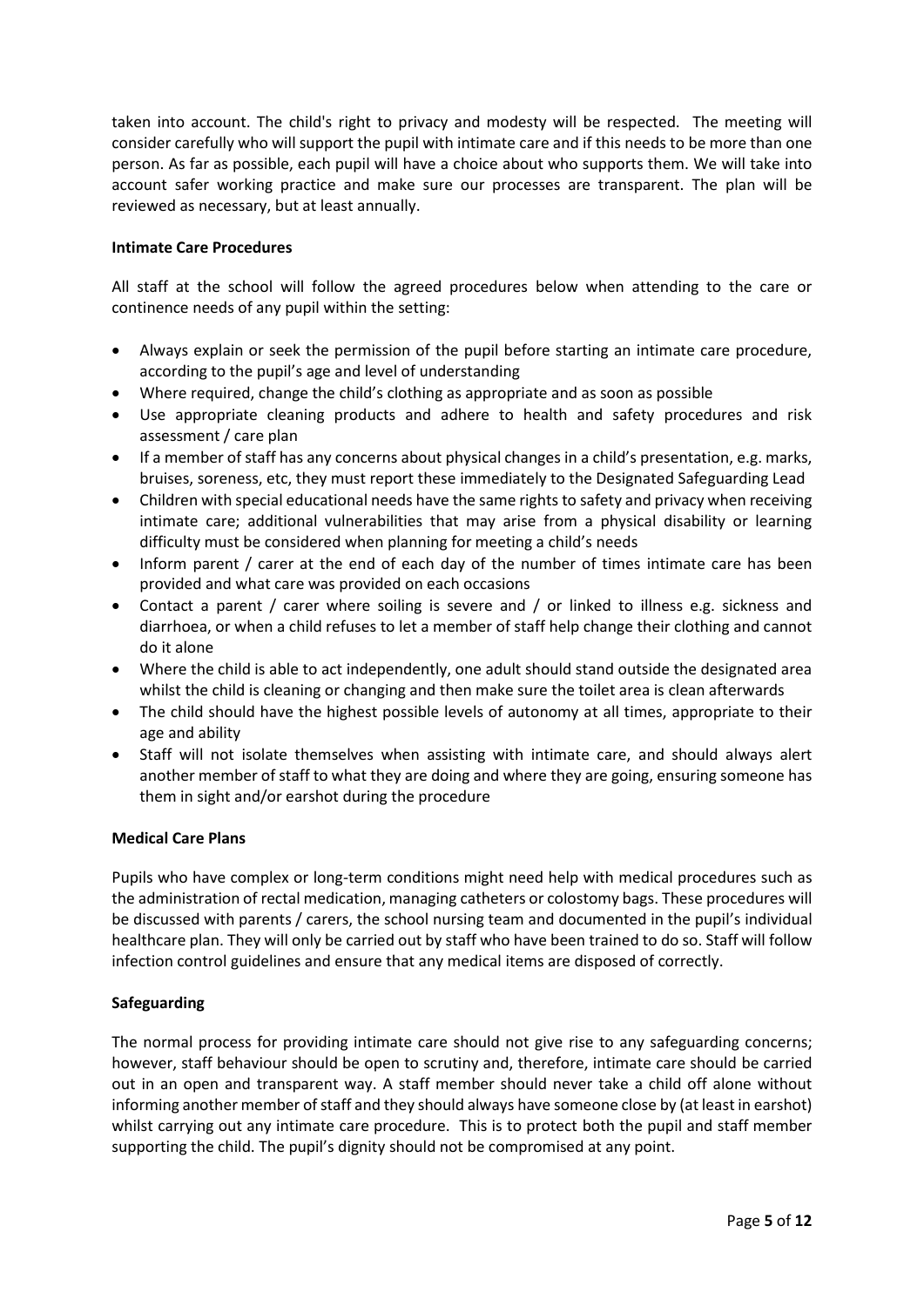Only employees of the school will support pupils with intimate care, not students or volunteers. All members of school staff employed at the school will have undergone the necessary safer recruitment checks, in line with Keeping Children Safe in Education. All intimate care provided must be recorded on the record of intimate care log *(Appendix B)*

If a pupil becomes unusually distressed or unhappy about being cared for by a member of staff, this must be reported to the Headteacher. The matter will be explored with both the pupil and the staff member. Parents / carers will be contacted as soon as possible. If required, staffing schedules will be altered until the issue is resolved. The child's needs will remain the priority. If required, further advice will be taken from outside agencies and an investigation will take place, in line with our safeguarding and child protection policy.

If a pupil, or any other person, including a staff member, makes an allegation against an adult working at the school this will be reported to the Headteacher (or to the Deputy Director of Education and/or Chair of Governors if the concern is about the Headteacher) The Headteacher / Deputy Director of Education / Chair of Governors will consult the Local Authority Designated Officer in accordance with the school's safeguarding policy.

If a member of staff has any concerns about a pupil's presentation, e.g. unexplained marks or bruises, they will report these to the Designated Safeguarding Lead using the school's safeguarding policy and procedure.

#### <span id="page-6-0"></span>**Health and Safety Procedures**

When dealing with personal care and continence issues, staff will follow agreed health and safety procedures:

- Staff to wear disposable Personal Protective Equipment (nitrile gloves and disposable plastic aprons) while dealing with any bodily fluids
- Items used to clean a pupil (gloves, wet wipes) must be placed in a hygienic disposal unit which must be clearly marked
- Changing area to be cleaned after use
- Wash and dry hands thoroughly as soon as the task is complete

#### <span id="page-6-1"></span>**Other Policies and Documents**

This intimate care policy should be read alongside the following school policies:

- Safeguarding & Child Protection, including managing allegations.
- Code of Conduct Policy
- Guidance on Safer Working Practice
- Whistleblowing Policy
- First Aid Policy
- Pupils with Medical Conditions and Administration of Medication Policy
- Health and Safety Policy
- Special Educational Needs and Disability Policy

#### <span id="page-6-2"></span>Policy Review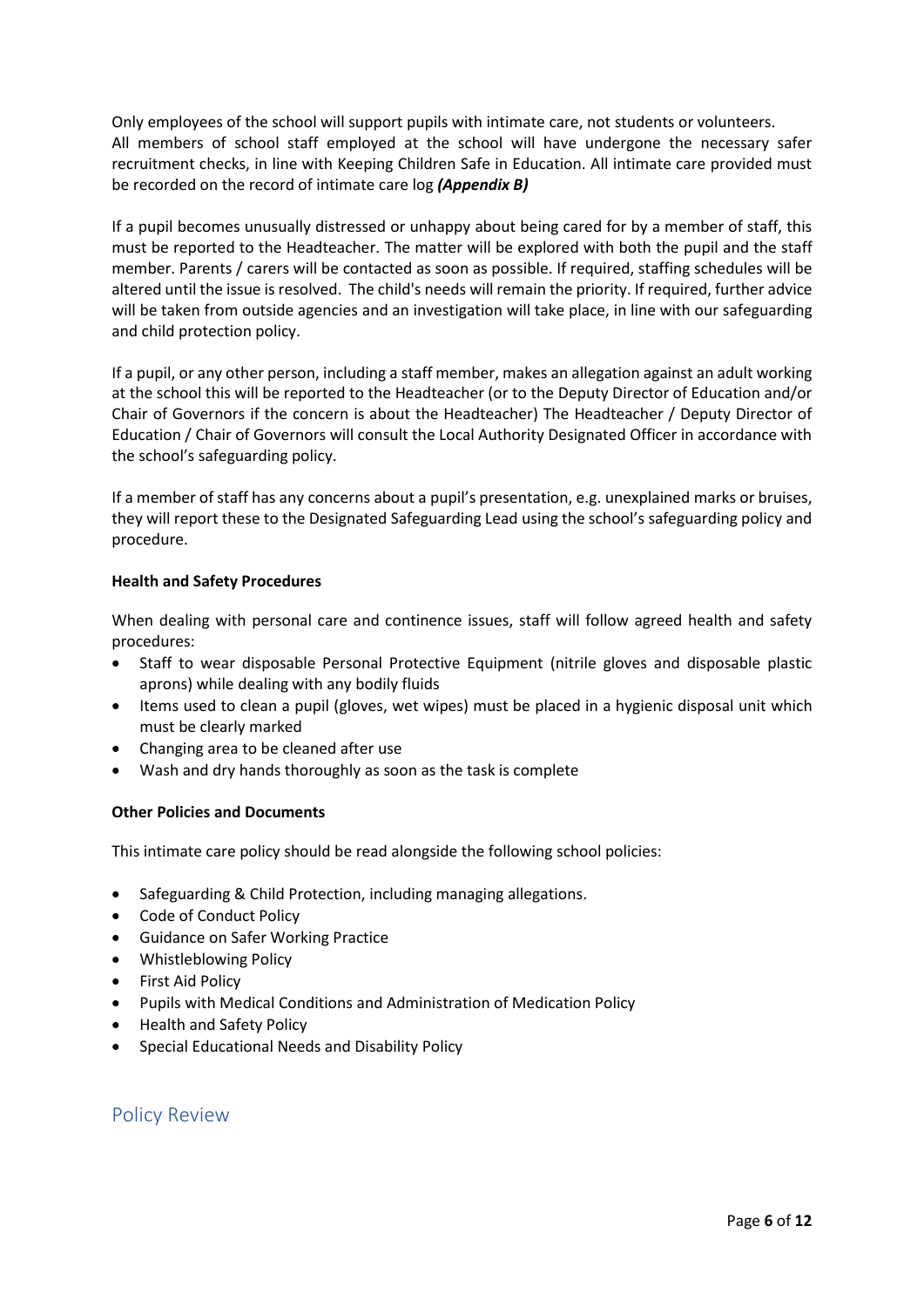This policy will be reviewed by REAch2 Academy Trust Directors every 3 years as per the REAch2 policy cycle or sooner if required.

<span id="page-7-0"></span>Appendix A – Care Plan

| Child's Name:                |       |
|------------------------------|-------|
| Group/class/form:            |       |
| Date of birth:               |       |
| Child's address:             | Photo |
| Medical diagnosis/condition: |       |
| Date:                        |       |
| Review date (Year 1):        |       |
| Review date (Year 2):        |       |

| Parent / Carer Contact details |  |
|--------------------------------|--|
| Parent/Carer 1:                |  |
| Phone No. (Work):              |  |
| Phone No. (Home):              |  |
| Mobile No:                     |  |
| Relationship to child:         |  |
| Parent/Carer 2:                |  |
| Phone No. (Work):              |  |
| Phone No. (Home):              |  |
| Mobile No:                     |  |
| Relationship to child:         |  |

| Clinic/Hospital Contact |  |  |  |
|-------------------------|--|--|--|
| Name:                   |  |  |  |
| Phone No:               |  |  |  |

| G.P.      |  |
|-----------|--|
| Name:     |  |
| Phone No: |  |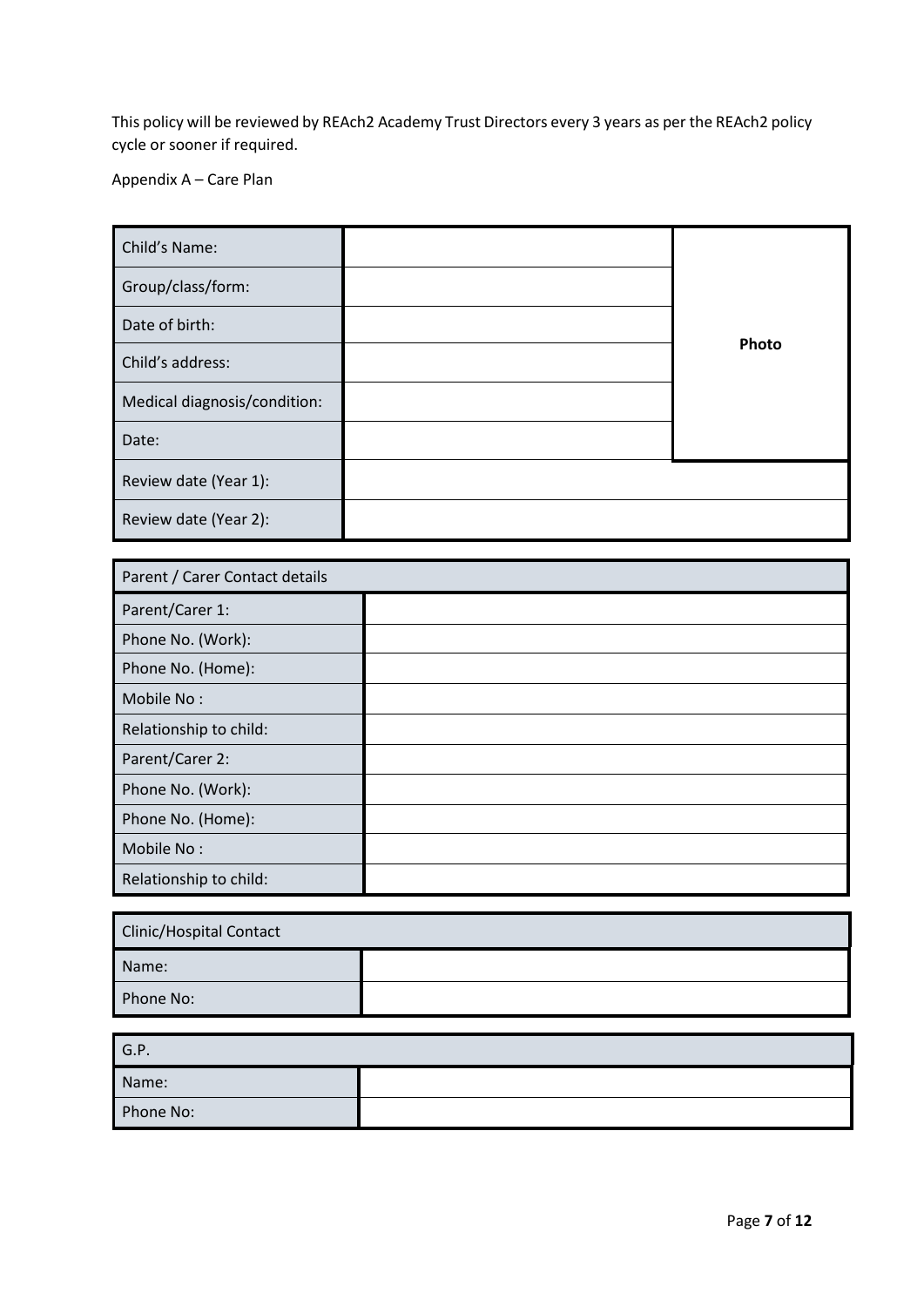**Describe medical needs and give details of child's symptoms, triggers, signs, treatments, facilities, equipment or devices, environmental issues etc.**

**Name of medication, dose, method of administration, when to be taken, side effects, contraindications, administered by/self-administered with/without supervision**

#### **Daily care requirements**

**Specific support for the pupil's educational, social and emotional needs**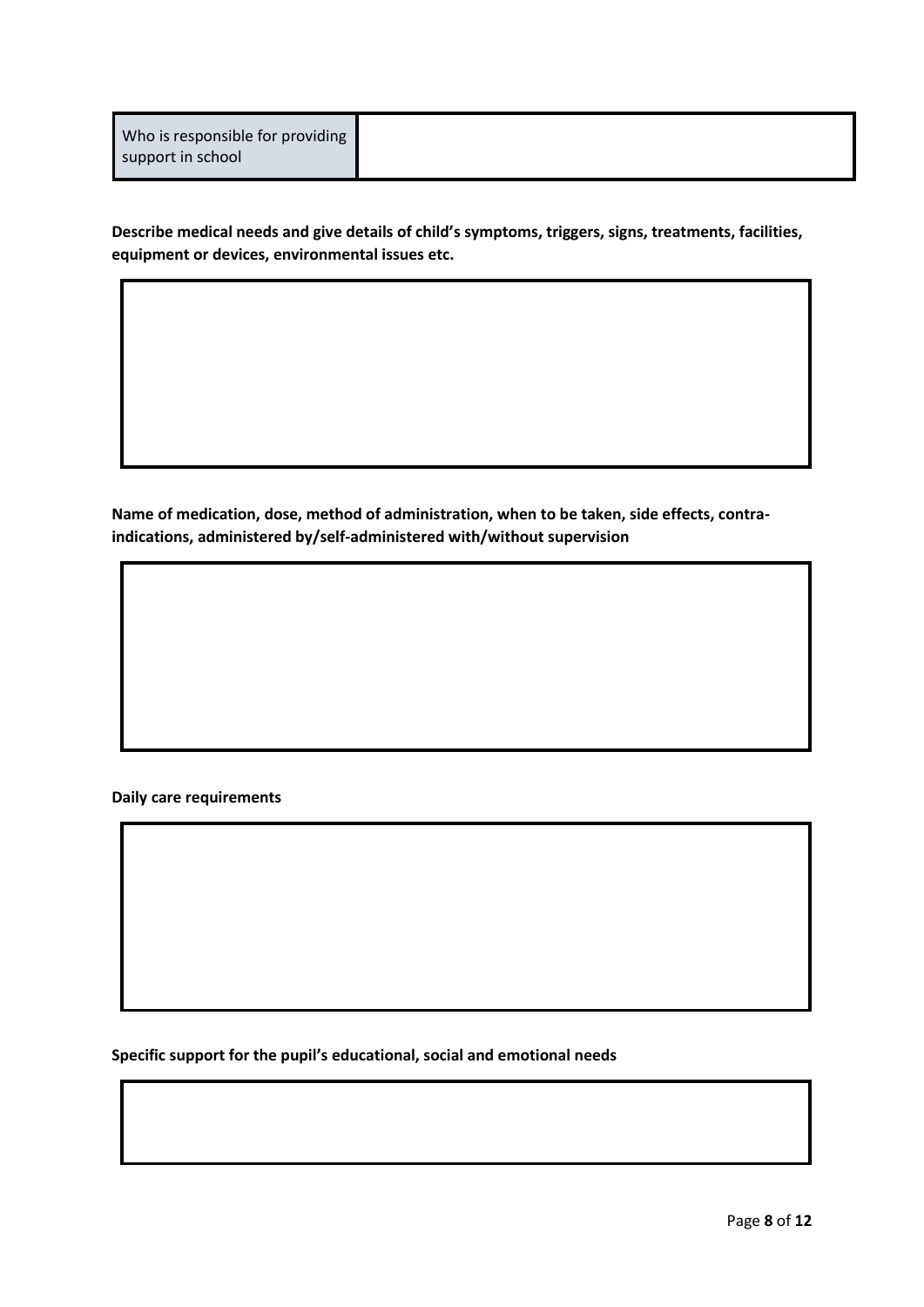**Arrangements for school visits/trips etc.**

**Other information**

**Describe what constitutes an emergency, and the action to take if this occurs**

**Who is responsible in an emergency** *(state if different for off-site activities)*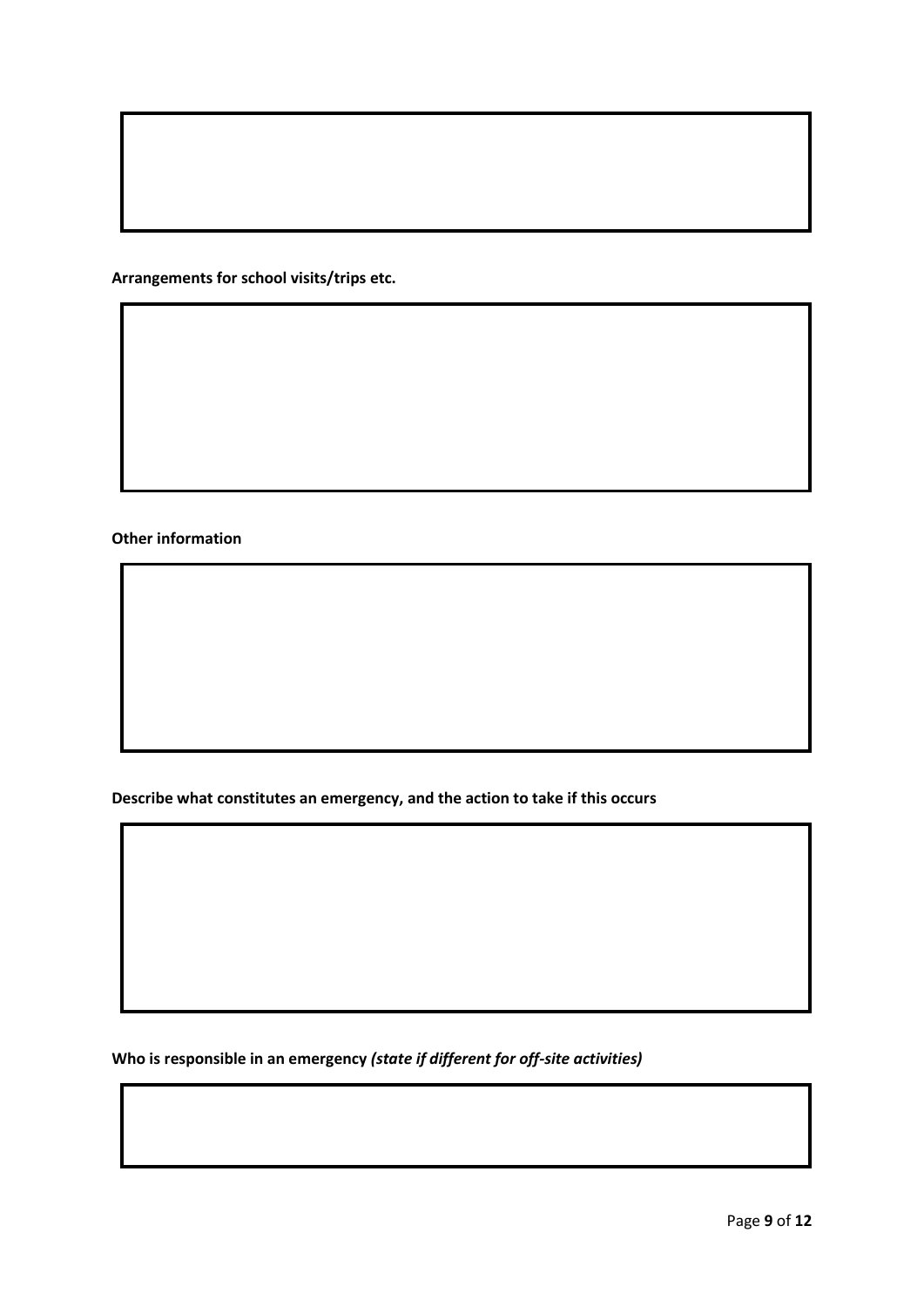### **Plan developed with**

**Staff training needed/undertaken – who, what, when**

## **Health plan agreed by:**

| Name | Date | Relationship | Signature |
|------|------|--------------|-----------|
|      |      |              |           |
|      |      |              |           |
|      |      |              |           |

## **Form copied to**

|  | <b>Class</b> | Year | Date |
|--|--------------|------|------|
|--|--------------|------|------|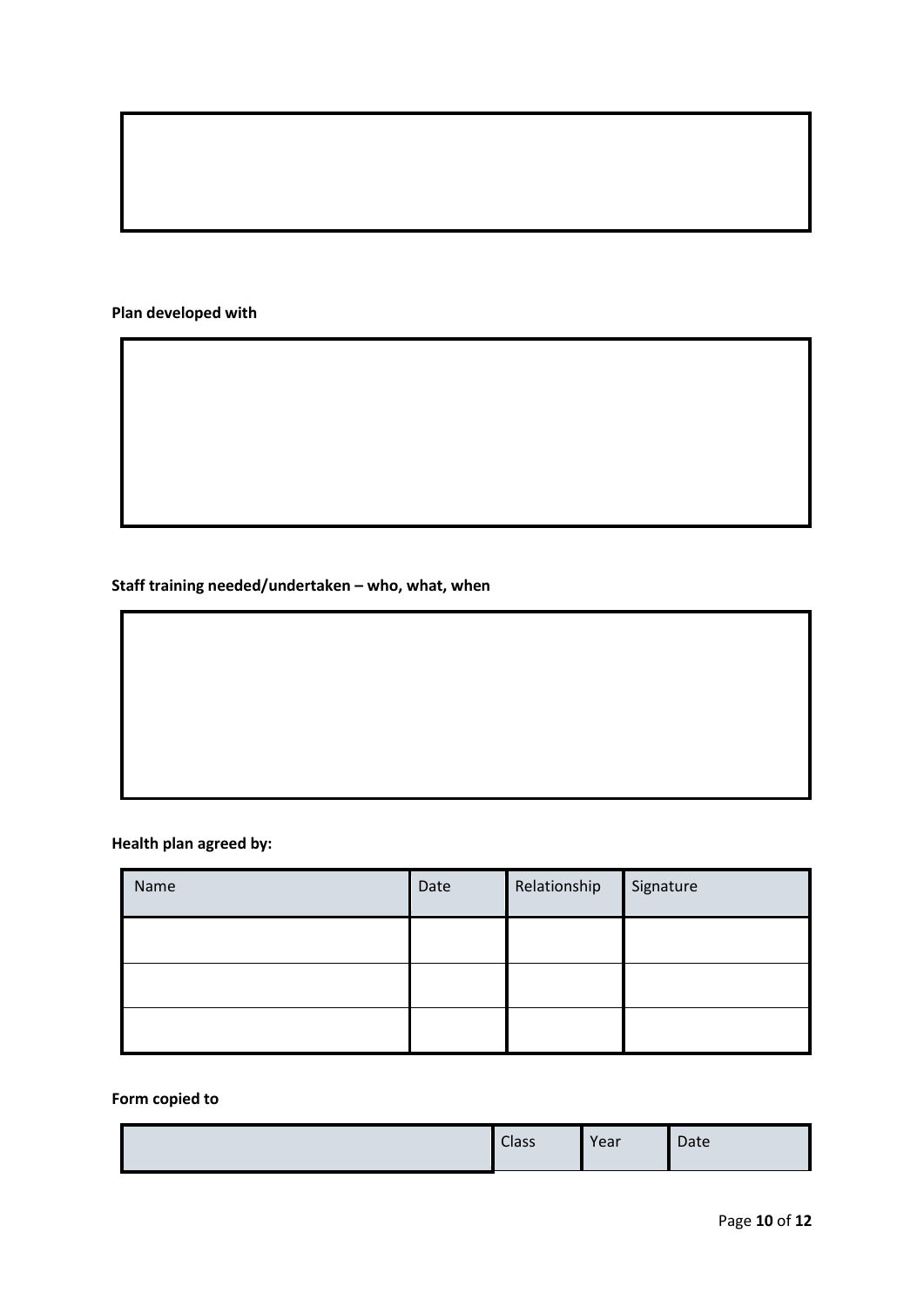# <span id="page-11-0"></span>Appendix B – Intimate Care Record Sheet

## **INTIMATE CARE RECORD SHEET**

| Child's name: |            | Date of birth: | Class:          |
|---------------|------------|----------------|-----------------|
|               |            |                |                 |
| Date:         | Procedure: |                | Staff involved: |
| Time:         |            |                |                 |
| Date:         | Procedure: |                | Staff involved: |
| Time:         |            |                |                 |
| Date:         | Procedure: |                | Staff involved: |
| Time:         |            |                |                 |
| Date:         | Procedure: |                | Staff involved: |
| Time:         |            |                |                 |
| Date:         | Procedure: |                | Staff involved: |
| Time:         |            |                |                 |
| Date:         | Procedure: |                | Staff involved: |
| Time:         |            |                |                 |
| Date:         | Procedure: |                | Staff involved: |
| Time:         |            |                |                 |
| Date:         | Procedure: |                | Staff involved: |
| Time:         |            |                |                 |